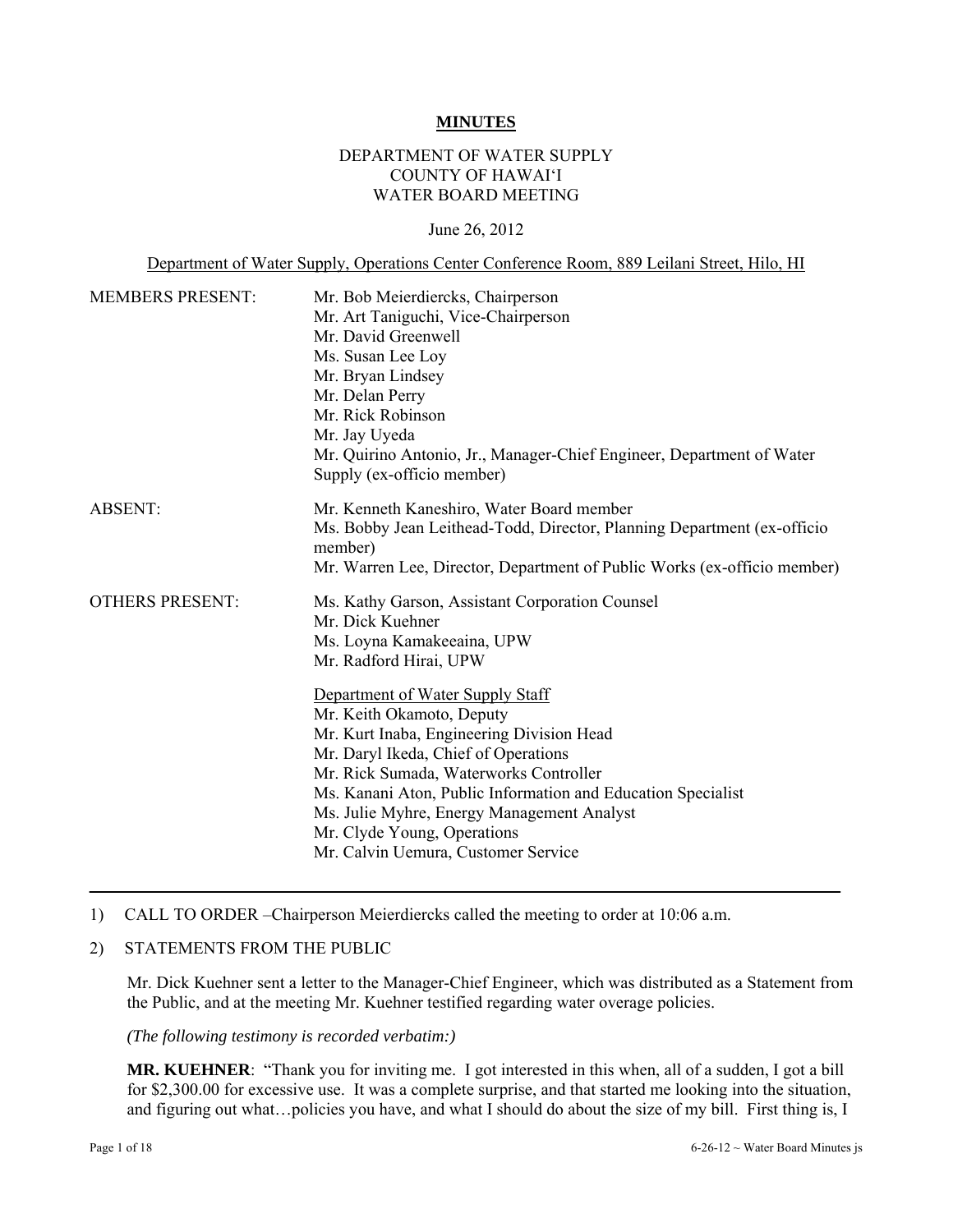found out that you can give, not a rebate, but an adjustment if it's less than three years, or it's more than three years since you gave the last one. Well, I had the last one two years and 11 months (ago). I didn't know about the number of years, but in any case, that seems irrelevant because, you know, the idea of three years seems very arbitrary to me. I don't understand how you come up with three years. It's leaks, or possible leaks… I'm not even sure that it was…(inaudible), but there was no sign. The first time I had a leak, there was a sign. It was bubbling out near the surface. It was obvious. Anyway, my feeling on this… two things I have… One, the water leaks adjustment should be made regardless of number of years since the last overuse or leak. You should adjust down all (inaudible) for overage… The charges should be limited to the actual cost. Not, you know, the more water you use, the higher the cost goes. I'm not sure that what your costs effectively are… So it should be minimized to the costs, the real costs. So it should be adjusted based on that. It appears that you depend on these overage charges for your general budget revenues, as opposed to, you know, just the water rates. So anyway… from your figures, I found that 750 notices were sent per month. That translates into 9,000 per year, if I have the figures correct, or 25 percent of your 45,000 customers (inaudible). In three years, this amounts to 27,000 notices, or 60 percent of your customers. That's assuming that there's no duplicates in there. That's a huge number, anyway you cut it. I feel the Department should be helpful, rather than imply that the customer did the overage on purpose, and thus, (inaudible) their home. That's the implication that comes to me, anyway… the way I read it. Meters, before you make this kind of adjustment, or make this kind of a claim… Meters should be automatically tested as the possible cause of most readings. I asked for the meter to be tested. I did… and I got back a sheet that I couldn't tell whether it passed or failed. It was done in-house. It was just some scratching on the sheet... Engineer-ese, I guess, and I couldn't tell that, so... anyway. The May Agenda... an Item on the Water Board…suggests that investigating low readings is more important than reporting high readings. This tells me... proves further...that your goals are to increase revenue rather than to try to help the customer. That's the way I read that. That seems like there's little incentive for the Department to decrease high water use. In other words, it's not a…tool for conservation, because the customer doesn't know that you're gonna have this leak or something… and avoid it. The only way to avoid it is… and this goes into the second major topic…is the Department should assist customers in a timely manner to prevent high water usage. Sending the bills every two months doesn't help that much. I know it costs money, but anyway… Especially when the water's used for agriculture or landscaping purposes, because there, the leakage can begin to be more, although I try now, lately, to try to get my pipes above ground, so they're visible. But that's not true if it means the piping into the house and that sort of thing, so there's still gonna be things that are vulnerable. On the Kona side, the size of the problem is pretty big, too. Three hundred and forty-six of the customers in North and South Kona have this kind of problem on average, a month, or 24 percent of the total customers per year. So that's a big percent, to me. I guess the question to ask yourself, and how you communicate it with the public, with the customers… Do customers even know they face the possibility of being slammed by a high, unexpected bill at any time, and that it would not be adjusted if it were not three years before the last one? Do you send out information to the customers? I don't know that we've ever received it. Also, it was informed three years ago when we had this first leak that… by the people who were fixing the box, or reading the box, that said that I was not supposed to go in that box, not to check that box, not to monitor anything in that box. That wasn't my purview at all. Uh, so I guess I asked the question, how can I be monitoring if I can't open the box? Uh, maybe Quirino suggested that I was given false information, but nonetheless, I had the information, and I did get it from the Water Department employees. So, say I should do the monitoring of the box. It's not really set up to be easy to do. It's easier to do for the Department now that you have the automatic readings that… you know, the electronic readings. But the box with the metal lid… I weighed it just out of curiosity. It's 18 pounds. How do you open it? Well, I'm handy enough; I got a screwdriver in there, and pulled it up, but you know, maybe there should be a handle or something for us neophytes that are not in the business… So we can open it, check it out. Um, also, a new meter was installed at our residence, but it was installed such that the shutoff valve couldn't even be opened fully; it was too compressed against the valve, whereas, it should have been pulled back, because there was a nipple at the other end of the meter. I think this needs to be next to the valve, and then the valve can be operated. That'd be a little easier, so that if I did find the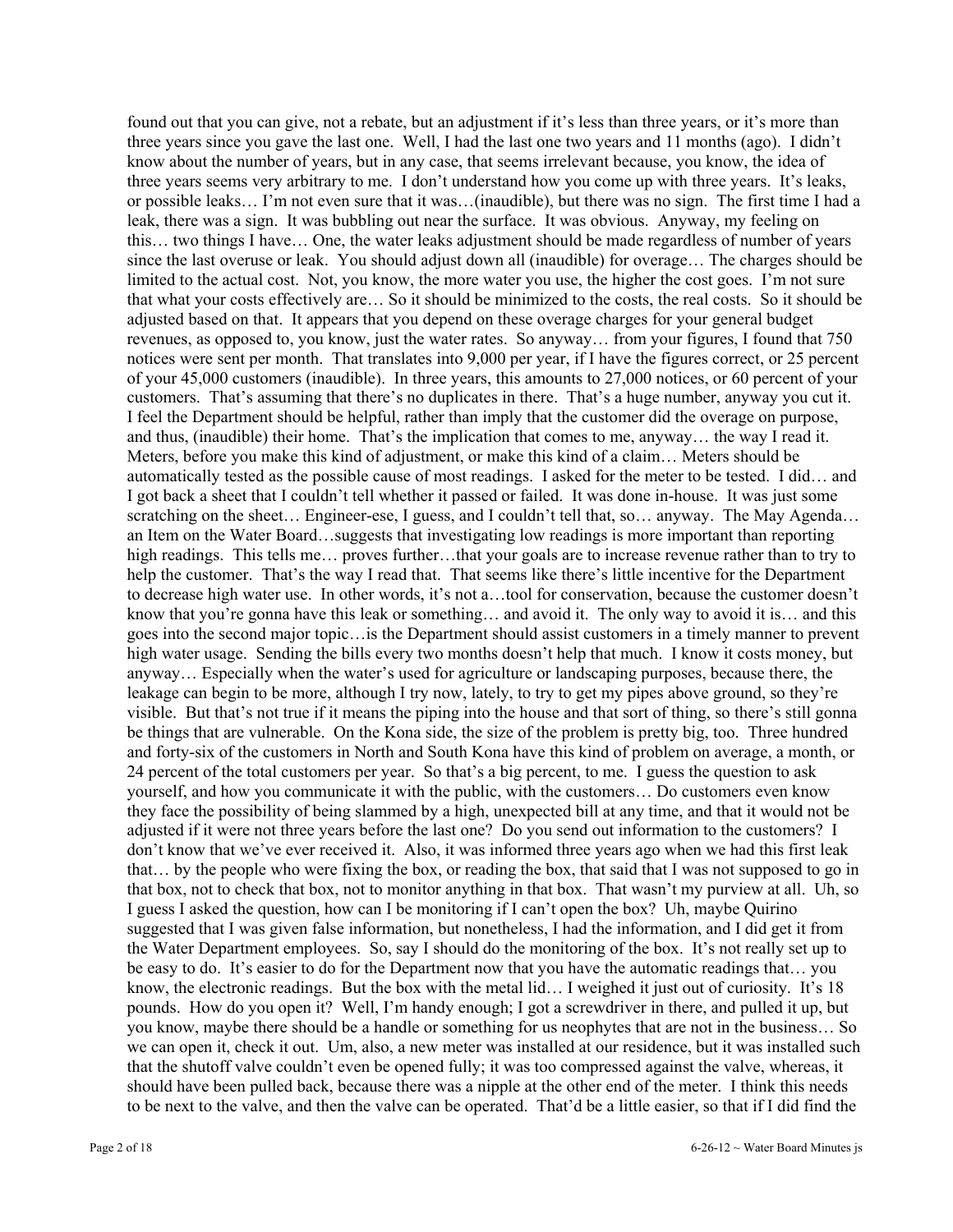leak, I could turn it off. So that's something that I suggest you look at, and also bear in mind. Another… the last question, really, and I would end… is how often should I monitor the water? You know, how much can that leak potentially, given the restrictions in pipeline and the meter, this and that? How much can it leak in a day, or a week, or a month? How often would I monitor it to present…or prevent, at least some, you know, of the risk? That would be my question. Or… are there alternative ways of dealing with that? Is there a way of having some kind of electronic signal sent to my house, so I can look at the little chart and see what's happening? I understand…apparently there is such a device… You can get such a device for a price… 300 dollars or something like that, which of course is a good investment in my case, and I think, in a lot of people's cases. I dunno the magnitude of the overage for the average person, but I guess it's pretty big, as I'm sure… would face a similar situation to what I have. So anyway, I think those kinds of things, plus, the possibility of uh, you folks having a service, for a charge, that would go out and do an audit of my property, and tell me what…are my risks…what are the things that I should be looking for to design my irrigation system. You know, oh, 'That valve fails all the time; those are not very good,' or whatever. You know, but get a written suggestion, a list of items that I could follow and better manage my own… Since it seems that that's what you want me to do… So basically, that's what I would have to say, and I could go into it more... But that's the essence of what, I think, I'm suggesting this morning. And if you have any questions, happy to take those.

**CHAIRPERSON MEIERDIERCKS:** Okay, this is for Statements right now, but we're gonna discuss this section under 6(D), later in the Agenda. So if you want to stick around, then you'll be here to hear what goes on with the Board, all right? Thank you very much."

3) APPROVAL OF MINUTES

The Chairperson entertained a Motion to approve the Minutes of the May 22, 2012, Water Board meeting.

ACTION: Mr. Perry moved to approve; seconded by Mr. Taniguchi, and carried unanimously by voice vote.

4) APPROVAL OF ADDENDUM AND/OR SUPPLEMENTAL AGENDA **(Note: Addendum requires Roll Call Vote)** 

None.

5) SOUTH HILO:

## A. **MATERIAL BID NO. 2012-01, FURNISHING AND DELIVERING WATER METERS, BRASS GOODS, FIRE HYDRANTS,VALVES, CHLORINATORS, PUMPS, PIPES, FITTINGS, SCADA, MOTORS, AND MISCELLANEOUS ITEMS FOR THE DEPARTMENT OF WATER SUPPLY STOCK:**

Bids were opened on May 10, 2012, and the Department at the May 22, 2012 Board meeting asked to defer the following items:

 No. 10 (1"-2" water meters); No. 51 (Surge Protection Devices); No. 52 (Power Monitoring Equipment); No. 54 (High Powered Licensed Radio Equipment); No. 55 (Licensed Radio Equipment); No. 59 (Industrial Electronic Components); No. 60 (Enclosures); No. 61 (Pre-Fabricated RTU Panels); No. 62 (Automation and Control Systems); No. 63 (Programming Services); No. 70 (Mag Meters) and No. 71 (Direct Current Mag Meters).

These items were deferred because vendors need to be compliant with Hawai'i Compliance Express (HCE). The vendors have come into compliance.

The Manager-Chief Engineer recommended that the Board award the contract to the following bidder for MATERIAL BID NO. 2012-01, FURNISHING AND DELIVERING WATER METERS, BRASS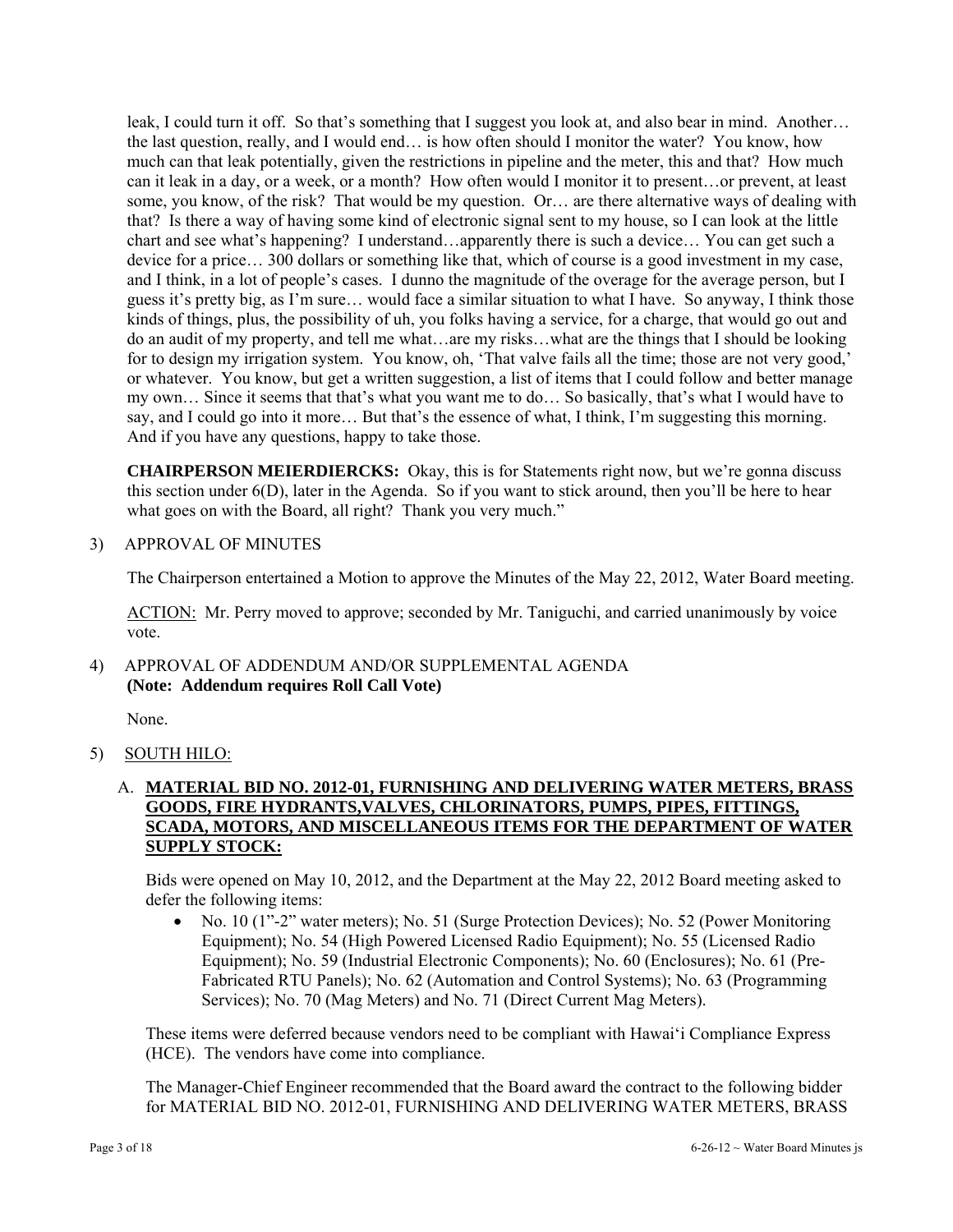GOODS, FIRE HYDRANTS, VALVES, CHLORINATORS, PUMPS, PIPES, FITTINGS, SCADA, MOTORS AND MISCELLANEOUS ITEMS FOR THE DEPARTMENT OF WATER SUPPLY STOCK, on an as-needed basis, as listed below, and that either the Chairman or the Vice-Chairman be authorized to sign the contract(s), subject to review as to form and legality of the contract(s) by Corporation Counsel. The contract period shall be from July 01, 2012, to June 30, 2013.

| <b>PART</b><br>NO. | <b>DESCRIPTION</b>                                | <b>BIDDER</b>              | <b>AMOUNT</b> |
|--------------------|---------------------------------------------------|----------------------------|---------------|
| 10                 | $1"$ – $2"$ WATER METERS                          | Badger Meter, Inc.         | \$15,682.50   |
| 51                 | <b>SURGE PROTECTION DEVICES</b>                   | Akamai Controls, Inc.      | \$28,067.23   |
| 52                 | POWER MONITORING EQUIPMENT                        | Dynatek, Inc.              | \$43,301.00   |
| 54                 | HIGH POWERED LICENSED RADIO<br><b>EQUIPMENT</b>   | Akamai Controls, Inc.      | \$2,615.61    |
| 55                 | LICENSED RADIO EQUIPMENT                          | Akamai Controls, Inc.      | \$44,000.00   |
| 59                 | <b>INDUSTRIAL ELECTRONIC</b><br><b>COMPONENTS</b> | Dynatek, Inc.              | \$18,284.50   |
| 60                 | <b>ENCLOSURES</b>                                 | Akamai Controls, Inc.      | \$104,010.01  |
| 61                 | PRE-FABRICATED RTU PANELS                         | Dynatek, Inc.              | \$41,885.00   |
| 62                 | <b>AUTOMATION AND CONTROL</b><br><b>SYSTEMS</b>   | Control Systems West, Inc. | \$49,884.35   |
| 63                 | PROGRAMMING SERVICES                              | Dynatek, Inc.              | \$749.00      |
| 70                 | <b>MAG METERS</b>                                 | Akamai Controls, LLC       | \$228,988.12  |
| 71                 | DIRECT CURRENT MAG METERS                         | Akamai Controls, LLC       | \$194,671.26  |

Mr. Ikeda said that as of the previous Board meeting in May, all of the above vendors were noncompliant with Hawai'i Compliance Express (HCE). As of today, only one vendor is compliant, he said. Because the vendors had 60 days to make their bids valid, DWS is going to allow the noncompliant vendors until July 9, 2012 to become compliant. If at that time, the vendors become compliant and are willing to hold their prices, DWS will recommend awarding those vendors at the July Board meeting. Vendors who are non-compliant as of July 9 will be considered non-responsive by DWS, and DWS will recommend awarding to the second lowest bidder, as long as that vendor is compliant. Mr. Ikeda recommended that Part No. 52, (Power Monitoring Equipment), Part No. 59, (Industrial Electronic Components), Part No. 61 (Pre-Fabricated RTU Panels) and Part No. 63, (Programming Services) be awarded to Dynatek, Inc., and that the rest of the Parts be deferred to the next meeting.

Chairperson Meierdiercks called for a Motion for an Amended Recommendation.

ACTION: Mr. Robinson move to approve Part Nos. 52, 59, 61 and 63, and to defer the balance of the Parts; seconded by Mr. Perry, and carried unanimously by voice vote.

# 6) MISCELLANEOUS:

# A. **DEDICATION OF WATER SYSTEMS**:

The Department received the following documents for action by the Water Board. The water systems have been constructed in accordance with the Department's standards and are in acceptable condition for dedication.

## **1. LICENSE NO. 764**

 *(This item was deferred from the May 22, 2012, Board meeting.)*  (Non-Exclusive Right) (Benefit (B)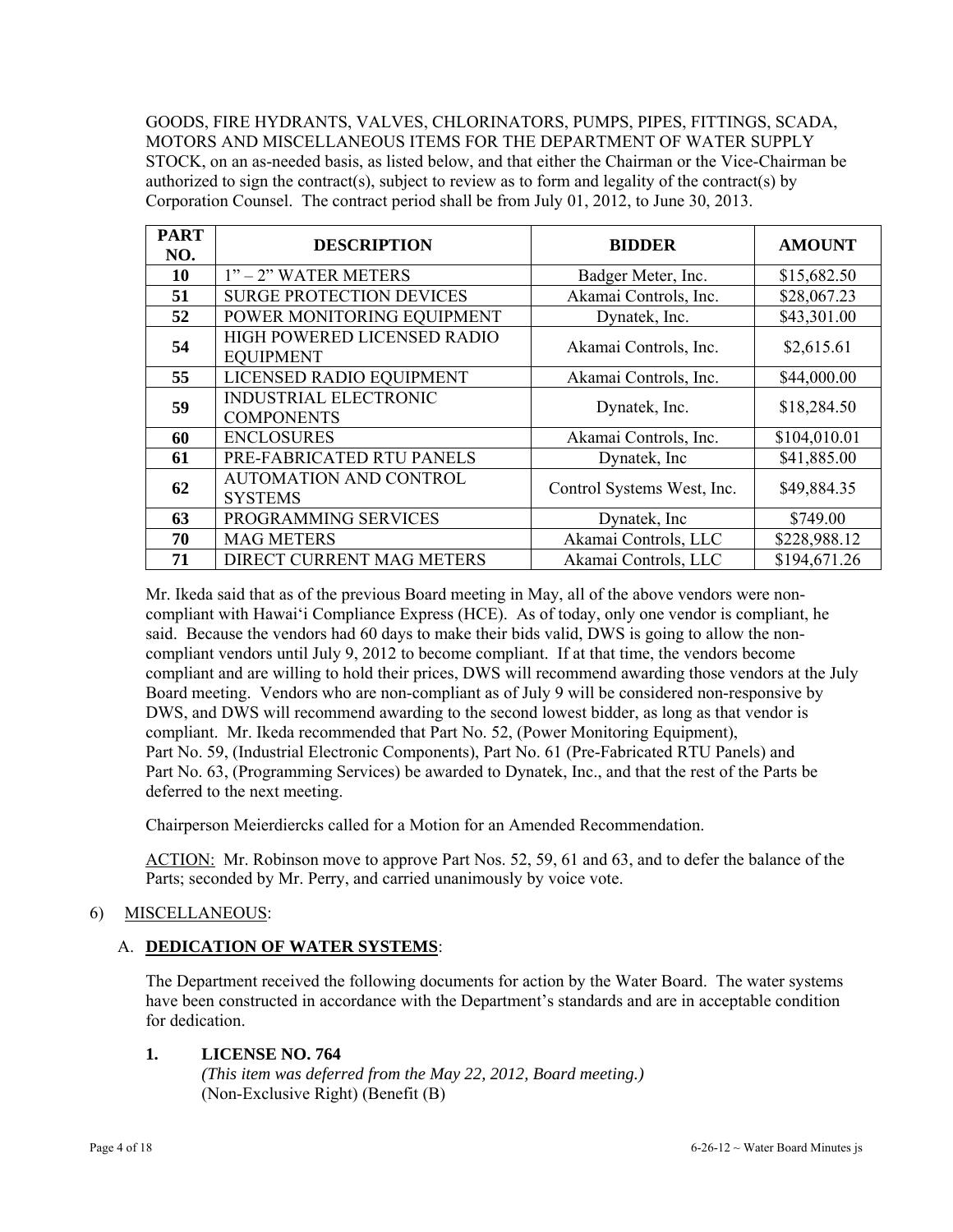Lālāmilo Offsite Water Systems and New Lālāmilo 1.0 MG Reservoir Licensor: State of Hawai'i, Department of Hawaiian Home Lands Tax Map Key: (3) 6-6-001:077 portion Final Inspection Date: *TBA* Water System Cost: *TBA*

The Manager-Chief Engineer recommended that the Water Board accept these documents subject to the approval of the Corporation Counsel, and that either the Chairperson or the Vice-Chairperson be authorized to sign the documents.

Mr. Inaba asked that this Item be withdrawn until further notice.

Ms. Garson said it would be withdrawn; the Item will be placed back on the Agenda when the Department of Hawaiian Home Lands is ready.

## B. **WATER HAULING BID NO. 2012-06, PRICE AGREEMENT TO PROVIDE WATER HAULING SERVICES TO VARIOUS LOCATIONS ISLAND-WIDE (ON AN AS-NEEDED BASIS) FOR THE DEPARTMENT OF WATER SUPPLY, DISTRICTS – ENTIRE ISLAND:**

Bids were opened on May 9, 2012, at 2:30 p.m., and the following are the bid results:

| Carnor Sumida dba ACR Water Hauling                                   |             |  |
|-----------------------------------------------------------------------|-------------|--|
| 4,000-4,200- and 5,000-gallon water trucks (price for all districts): |             |  |
| Regular Hours                                                         | \$85.35/hr. |  |
| Overtime Hours                                                        | \$97.09/hr. |  |

The Manager-Chief Engineer recommended that the Board approve the price agreement for WATER HAULING BID NO. 2012-06, PRICE AGREEMENT TO PROVIDE WATER HAULING SERVICES TO VARIOUS LOCATIONS ISLAND-WIDE (ON AN AS-NEEDED BASIS) FOR THE DEPARTMENT OF WATER SUPPLY to **Carnor Sumida dba ACR Water Hauling**, at the prices listed above, and that either the Chairperson or the Vice-Chairperson be authorized to sign the contract(s), subject to review as to form and legality of the contract(s) by Corporation Counsel. The price agreement shall be from July 1, 2012 to June 30, 2014.

Mr. Ikeda said this is another Item that was deferred at the May meeting due to the vendor's noncompliance with HCE. The vendor in this case is still non-compliant, but DWS has documentation that shows that the vendor is working to become compliant. The vendor will hopefully be compliant by July 9, 2012, he added. Mr. Ikeda recommended deferring this Item until the July Board meeting.

MOTION: Mr. Robinson moved to defer; seconded by Mr. Uyeda.

Mr. Robinson asked about the July 9 deadline.

Mr. Ikeda explained that July 9 would be 60 days from the bid opening, and that is the length of time for the vendor to hold his bid price. If the vendor is willing to hold his price and is compliant by July 9, DWS will recommend awarding the vendor at the July Board meeting, he said.

Mr. Taniguchi asked what happens if the vendor does not hold his price.

Mr. Ikeda said that in this particular case, there was no second bidder, so DWS will not recommend award if the vendor does not hold his price. In that event, DWS would go get other quotes, as needed, he said.

ACTION: Motion to defer carried unanimously by voice vote.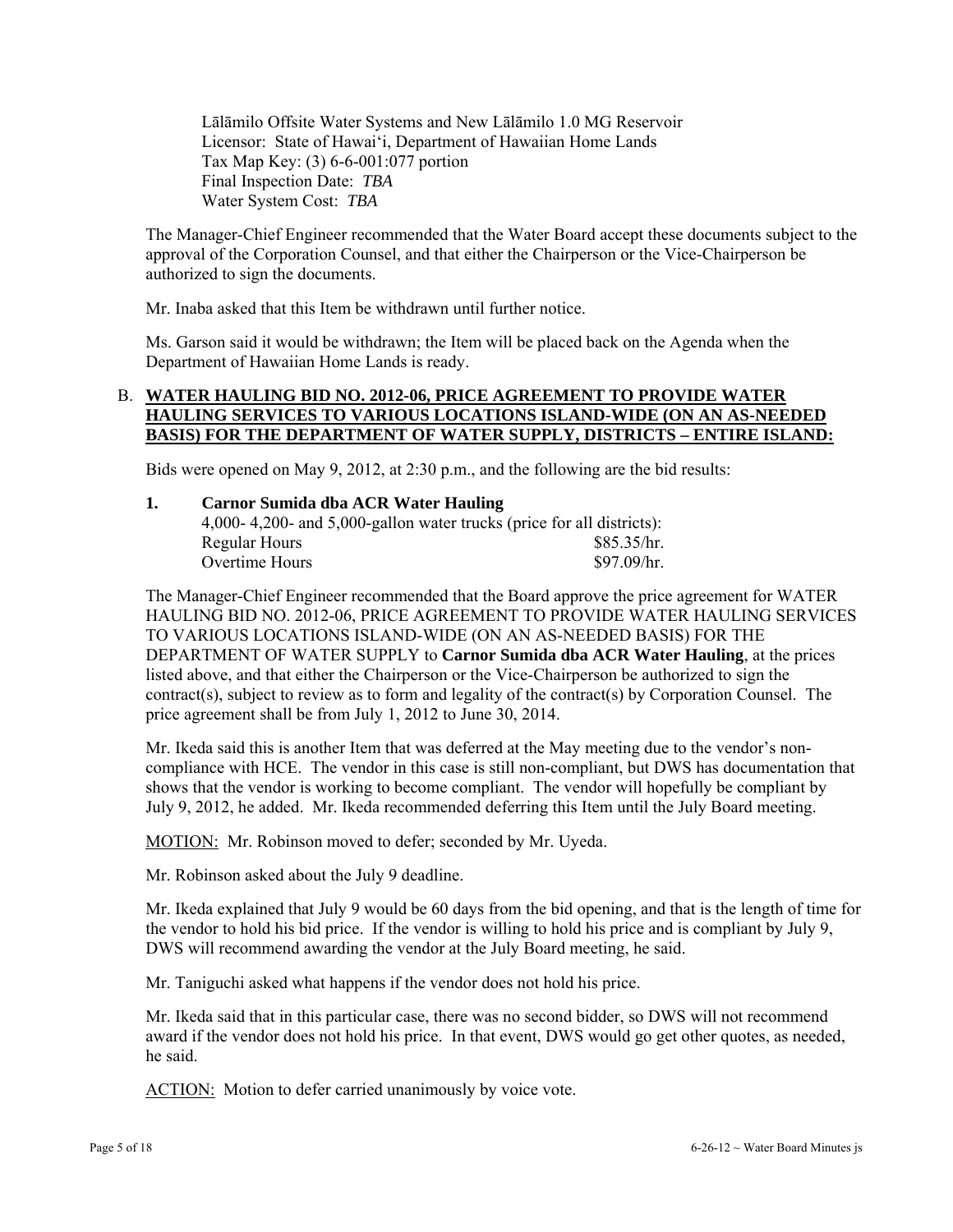## C. **AD HOC FINANCE COMMITTEE REPORT:**

The Water Board's Ad Hoc Finance Committee Chairperson, Mr. Art Taniguchi, has been investigating the three focus areas (DWS's policies on credit card use, cash control and vehicle take-home), which encompass the scope of the Committee's work. At this meeting, the Committee may do the following:

 Discussion of DWS's cash handling procedures and proposed changes. Discussion may include a possible switchover to Oahu's billing system.

Mr. Taniguchi said his Committee was still working on consolidated billings, software issues and the lock box. He and his Committee met with some vendors at the AWWA conference in Dallas; there will be a report by the next Board meeting, he said.

## D. **DISCUSSION REGARDING SECTION 3-10 OF THE DWS' RULES AND REGULATIONS REGARDING METER TESTS AND ADJUSTMENTS OF BILLS:**

Discussion was held regarding DWS's Rule 3-10 on meter tests and adjustment of bills, and whether the Board is inclined to amend said rule.

Ms. Garson noted that she had passed out copies of the current Rule 3-10. This Item is on the Agenda in case the Board wants to review the Rule and suggest any changes.

Chairperson Meierdiercks asked the Board if everyone has read and understands the Rule. He noted that the leak adjustment period of three years had been raised as an issue, etc.

Ms. Lee Loy asked Ms. Garson about the process of making a change to the Rule.

Ms. Garson said that this is a Water Board Rule; once the Board comes up with a proposed change, the Board must go out for a Public Hearing. Today's meeting is the time for discussion on whether the Board wants to make changes to Rule 3-10, in light of contested case hearings that have taken place and other comments from the public regarding the Rule.

The Manager-Chief Engineer said it would not be a matter of the Board coming up with draft language; it would be up to the administration and Corporation Counsel to draft any amended language to Rule 3-10. After that, the proposed change would have to go to Public Hearing, and discussion by the Board.

Mr. Robinson noted that he lives near Mr. Kuehner, who testified earlier. Mr. Robinson said he himself has water meters both for domestic and agricultural use, and he too has been tagged for overuse in the past. It is incumbent on the consumer to keep an eye on his own water system, Mr. Robinson said. He said that that he would walk his water system every other day and check his water meters all the time to make sure everything was turned off. Mr. Robinson said he was really disturbed that Mr. Kuehner had the impression that he was not supposed to check his own meter; Mr. Robinson said he checked his meter all the time and also checked his water bills to make sure everything was in order. Mr. Robinson suggested that the Public Information & Education Specialist should let people know that they should be more diligent in checking their water meters, and let customers know that is okay to read the meter, and exchange the meter if it is working strangely.

The Manager-Chief Engineer said that when customers come to DWS offices to sign up for service, there are meters that the customer service representatives can use to show customers how to read their meter, how to gauge one's water usage, etc. DWS encourages its customers to look at their meters, just as HELCO encourages its customers to read their meters. DWS does teach customers how to read their meters, he said.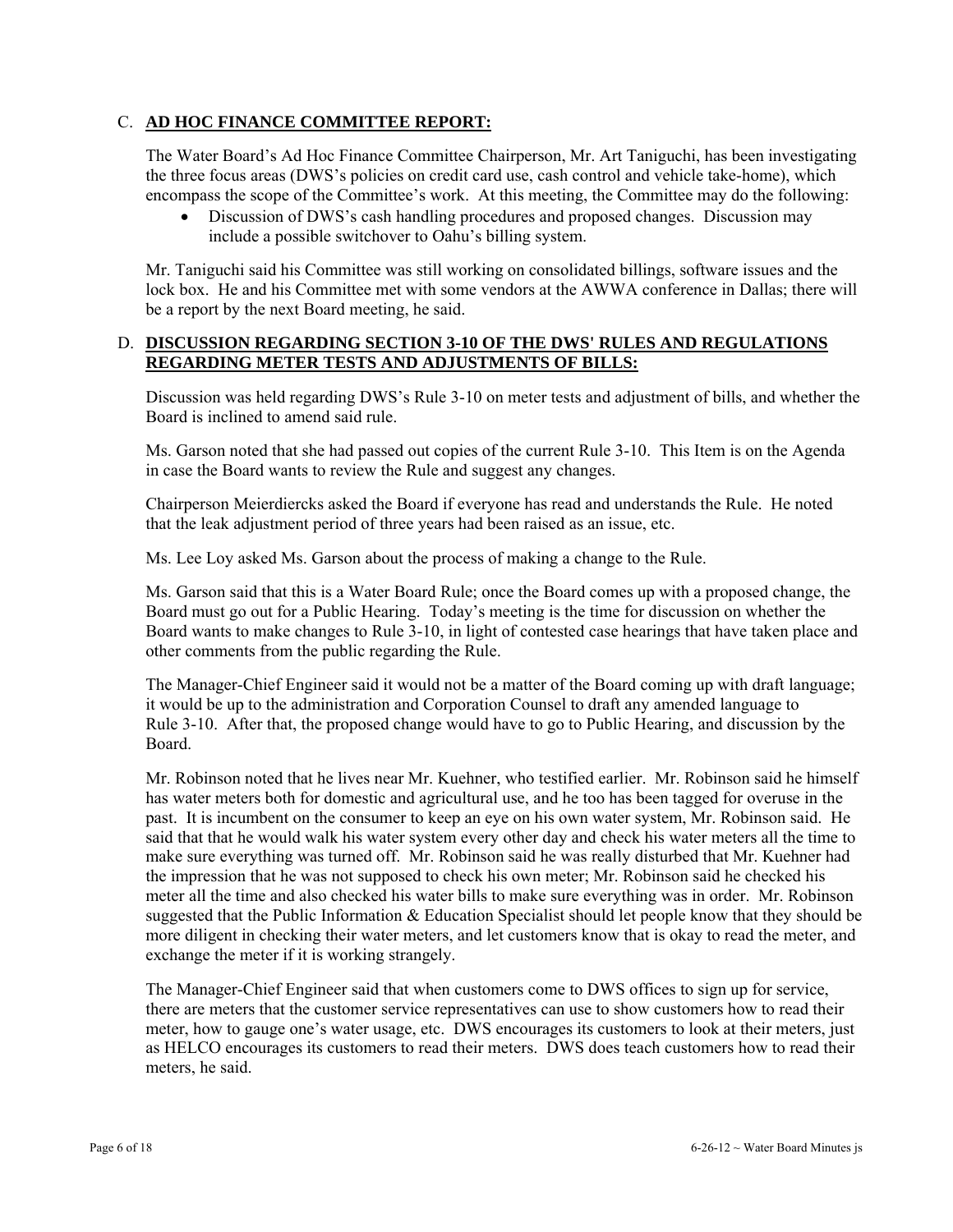Mr. Perry reminded the Board that he had mentioned at the last meeting that there is technology available to see how your meter is running. He suggested that DWS develop a program to make such technology more available to DWS customers; he said he likes the concept of putting a device on one's fridge that shows the meter reading. He said the technology is not terribly expensive.

Chairperson Meierdiercks asked the Board if the members wanted the Department to look into such monitors that would be available to all customers on an optional basis. These devices would not come through the Board, but he suggested that the Department check with two or three vendors for technology that could be coordinated with DWS meters.

The Manager-Chief Engineer said that Mr. Sumada had already done some research as far as what may work with the existing meters that DWS has; he suggested that the Department could prepare some information on that.

Chairperson Meierdiercks said okay, but that technology would only be specific to the automatic meter readers that DWS has (i.e., it would not work with the *manual* meter readers).

Mr. Uyeda said he would like to see the Department compare its Rules with the other counties' Rules.

The Manager-Chief Engineer said that DWS always has opportunities to compare notes with the other counties on their Rules, with an eye to making DWS's Rules comparable to the other counties. There is ongoing contact with the other counties, he said.

Mr. Uyeda suggested some kind of educational program to teach consumers who have irrigation systems about devices that can shut off their individual water systems.

The Manager-Chief Engineer said that DWS encourages its customers who have extensive irrigation systems to install additional valves on their systems.

Mr. Uyeda agreed, saying this would alleviate being solely reliant on the meter source itself.

Mr. Robinson turned to Paragraph 3 of Section 3-10, which talks about giving the consumer a notice of high consumption. He said that part should be deleted because DWS has stopped sending the Abnormal Reading Notices.

The Manager-Chief Engineer said yes, DWS has stopped sending the written notice of abnormal readings to customers, and instead, DWS is continuing to verbally inform the customers of abnormal usage.

Mr. Greenwell asked whether customer bills could be printed in red ink if the bill was excessively high; he asked whether that could be done automatically.

Mr. Sumada said no, the bills could only be done in black ink.

Mr. Taniguchi touched on Mr. Perry's suggestion about the monitoring devices, saying that the Board needs to consider the current set-up, with the majority of DWS's meters still being manually read. It is a matter of phasing in, until DWS's meters are all automatically read. Right now, it is not a matter of just turning the switch on, and it will be some time before it will be feasible for most customers to use the monitoring devices that are available now.

The Manager-Chief Engineer acknowledged that there are limitations regarding managing meters, etc. However, this is not to say that customers themselves may purchase devices to maintain their home water systems. DWS has consistently told customers that after the meter, it is the customer's responsibility, and DWS encourages customers to maintain their systems properly, or in a manner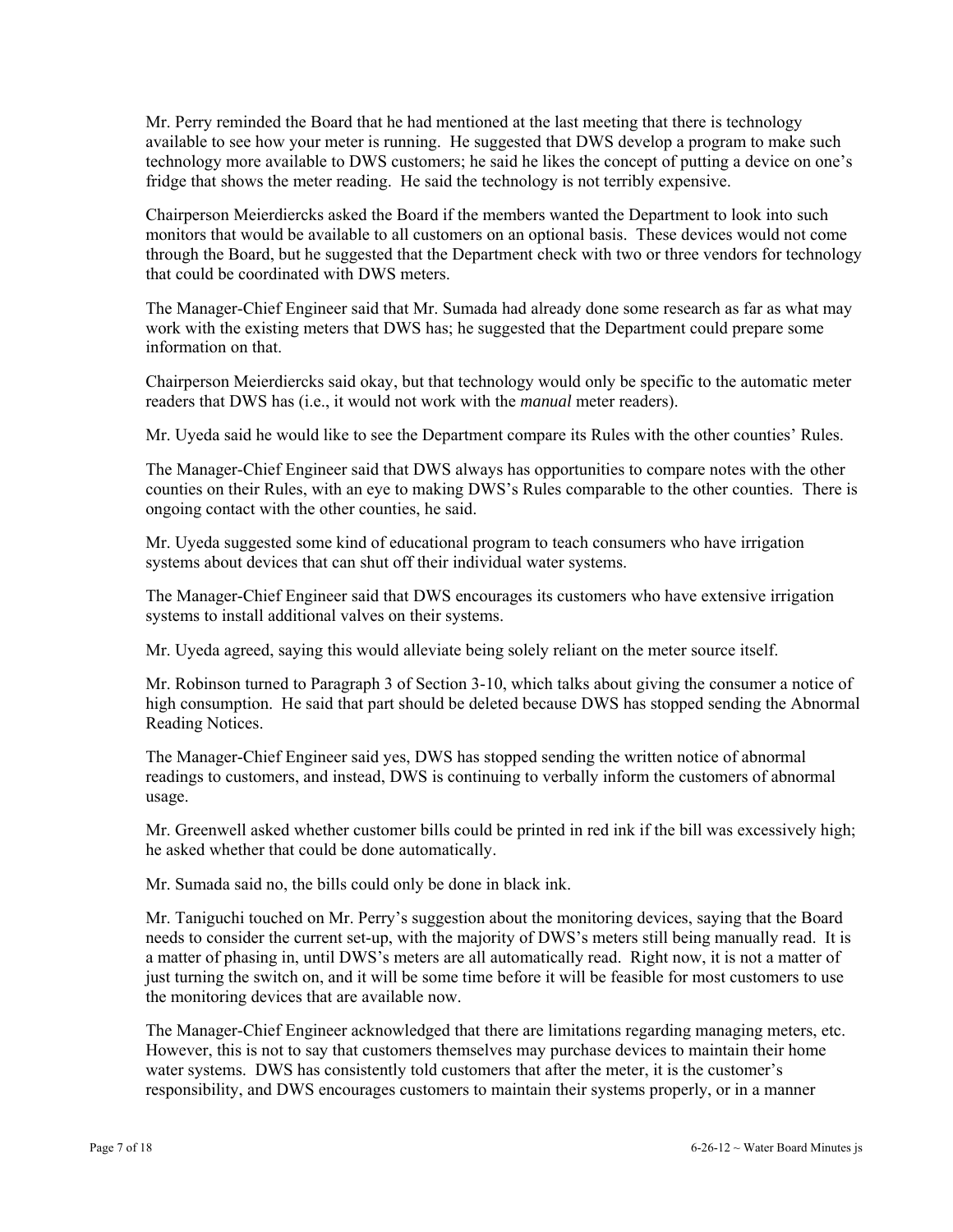acceptable to themselves. DWS currently can only read the meters every two months, and customers should feel free to read their own meters more frequently if they wish.

Chairperson Meierdiercks asked whether all of the Board members are on County water. He suggested that each Board member go home and read their respective water service contracts with DWS, and compare the contracts with Section 3-10. He suggested that this would provide material for a very thorough discussion at next month's Board meeting.

Mr. Robinson mentioned that he is a client of the Pu'uanahulu water system, which recently issued a very informative annual report. The annual report informs customers about conservation, various concerns, the origin of the water, etc.

Chairperson Meierdiercks suggested that Mr. Robinson provide copies of the report for the Board for the next meeting. It would be interesting to compare DWS's water system with other water systems on the island, he said.

Mr. Kuehner asked to speak again. He said that when DWS notifies customers about an abnormal reading, the Department should translate the overage into dollars, rather than just gallons.

Chairperson Meierdiercks asked the Board how many members had experienced overages that they had to deal with, and pay DWS for. *(Most of the eight members present raised their hands.)*

Mr. Kuehner said people should not be in that situation; DWS should cut the overages in half, or cut the overages way back, or cut back the total amount. He said that he had made a change in his irrigation system because it was not watering evenly; he wound up disconnecting an underground valve. He said that incident took place about halfway through the billing period, so that when he got the notice, it did not indicate a leak. Mr. Kuehner said the overage could have happened in the first month of the twomonth billing period; it could have been a very short time. He did not know that 365,000 gallons of water could flow in that little time.

Mr. Robinson asked what the flow rate was for a 5/8-inch meter.

The Manager-Chief Engineer said that the capacity for a 5/8-inch meter is a maximum 20 gallons per minute, which translates into almost 28,000 gallons a day. That means the customer has a leak, he said.

Mr. Inaba clarified this, saying that the 20 gallons per minute is the rated capacity; that is basically the rating as far as accuracy, although more water can flow. If more than 20 gallons per minute flows through the meter, the meter will probably not read everything that is flowing through the meter. If, for example, 30 gallons per minute goes through the meter, the accuracy of the meter declines. The meter will read less, not more, in such a case, he said.

Mr. Greenwell said that he has seen meters running in excess of 34-36 gallons per minute due to pressure or incline (i.e., water flowing downhill). The flow goes way above 20 gallons per minute, he said.

Mr. Lindsey suggested giving the customer with an overage a deadline to rectify the problem. If the customer rectifies it before that date, the customer will get a percentage of credit. He suggested a 40 percent credit if a customer resolves the problem by that date. If the customer fails to meet the deadline, the customer would assume the total cost of the overage, in addition to his next billing, Mr. Lindsey suggested.

Mr. Kuehner suggested some kind of valve that would automatically shutoff if usage is twice the normal usage per day.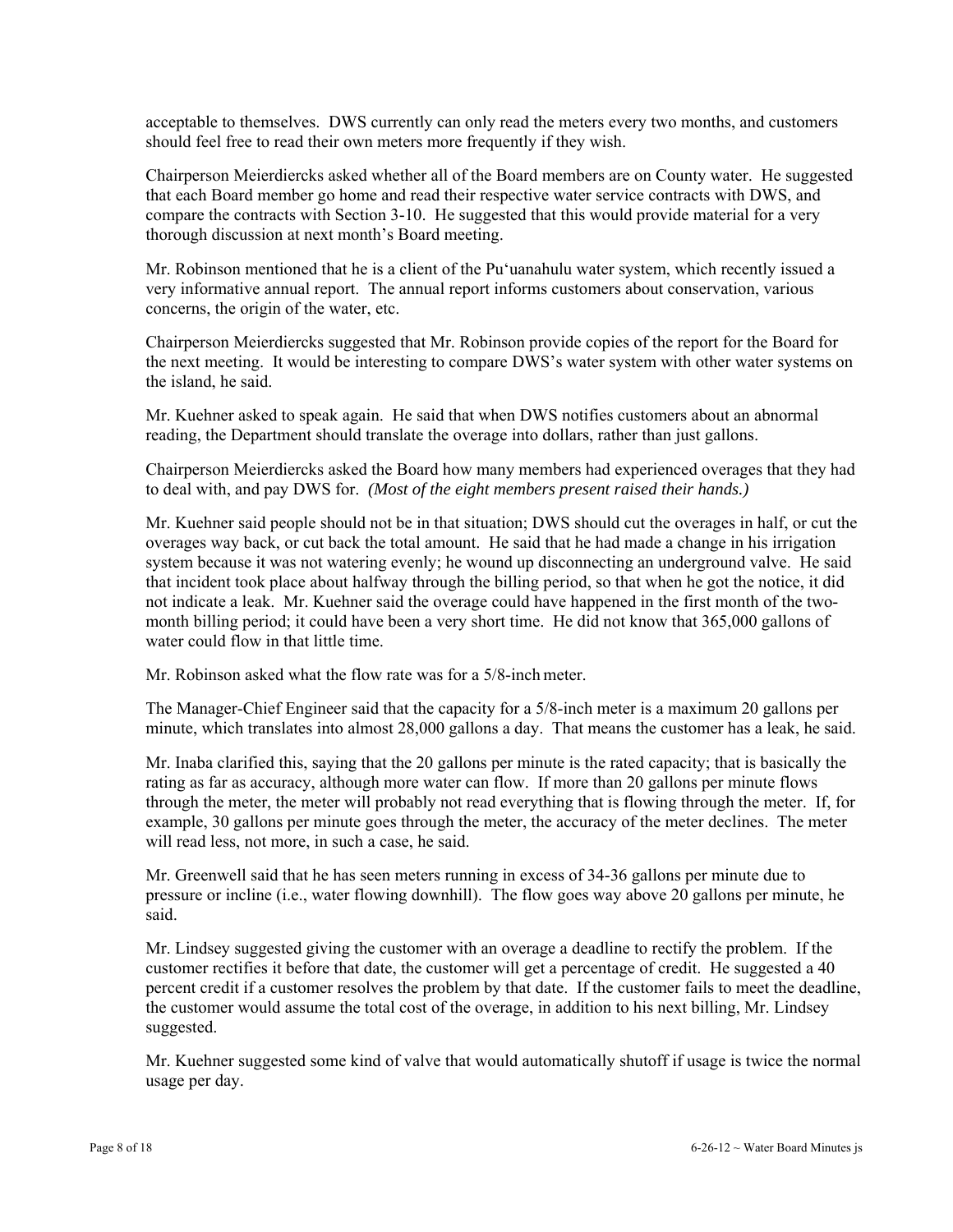The Manager-Chief Engineer said there may be products available that could do that, but DWS does not want to use such valves on its system. An individual consumer could look into such valves, however.

Chairperson Meierdiercks said these were some ideas for a person's individual system, because DWS's responsibility stops at the meter. He asked whether the shutoff valve is before or after the meter.

The Manager-Chief Engineer said the shutoff valve was actually two valves, with the one with the handle *after* the meter.

Chairperson Meierdiercks said that the discussion regarding Rule 3-10 will again be placed on the Agenda, for the July Board meeting. He wanted the Board to look at their respective DWS contracts so that everybody is aware of what they signed for, vis a vis what Rule 3-10 says. The discussion in July will also take up the input from today's meeting, plus anything else the Board requests during the month that might help with this issue, Chairperson Meierdiercks said.

### E. **CESSATION OF ABNORMAL READING NOTICES:**

*(This Item was deferred from the 5-22-12 Water Board meeting.)* 

The Department is looking for ways to streamline customer service procedures, and to utilize personnel more effectively. One of the areas identified as time-consuming for DWS's meter readers is the manual preparation and mailing of high-reading notices to customers. The meter readers send out approximately 750 of these notices every month, equivalent to approximately 62 man-hours, at a cost of approximately \$1,750.00 per month. By contrast, DWS processes an average of 80 leakage adjustment applications per month, or approximately 11% of the number of notices DWS issues. It turns out that most customers contact the Department after receiving a high water **bill** -- instead of a high-reading notice. High-reading notices are only generated when meters are read every two months, so if a leak were to occur right *after* a meter is read, the earliest that DWS would be able to send the customer a high reading notice would be two months *later,* when the meter was read again.

DWS believes that meter readers' time would be better spent investigating zero-consumption meter readings, which are a symptom of meter failure and a possible source of significant revenue loss. Approximately 10% of meter readings fall into this category, but DWS does not have the manpower to investigate these occurrences. Meanwhile, DWS also needs to increase automatic meter reading (AMR) meter site maintenance, so that meters can continue to be located.

Although DWS's plan is to eliminate the use of high-reading notices, the Department plans to continue notifying customers with extremely high consumption and/or obvious meter issues, by calling them directly and/or leaving a high reading tag at the property at the time the meter is read. DWS is also exploring the possibility of programming its billing system to print a special message on water bills alerting customers of unusually high consumption.

The Manager-Chief Engineer said he was not sure whether there was any further information on the cessation of abnormal reading notices. The Department has discontinued the written notices, but continues to do verbal notices to customers with abnormal readings. He wanted to make sure that it was clear that DWS *does* inform customers who have abnormal readings. However, the *paperwork* was discontinued because it does involve some time for the meter readers and customer service personnel, he said.

Chairperson Meierdiercks asked whether the staff write down who they contacted, what time the contact was made, etc.

The Manager-Chief Engineer confirmed that DWS staff do all of the documentation whenever they contact customers, logging in all of the information regarding the contact.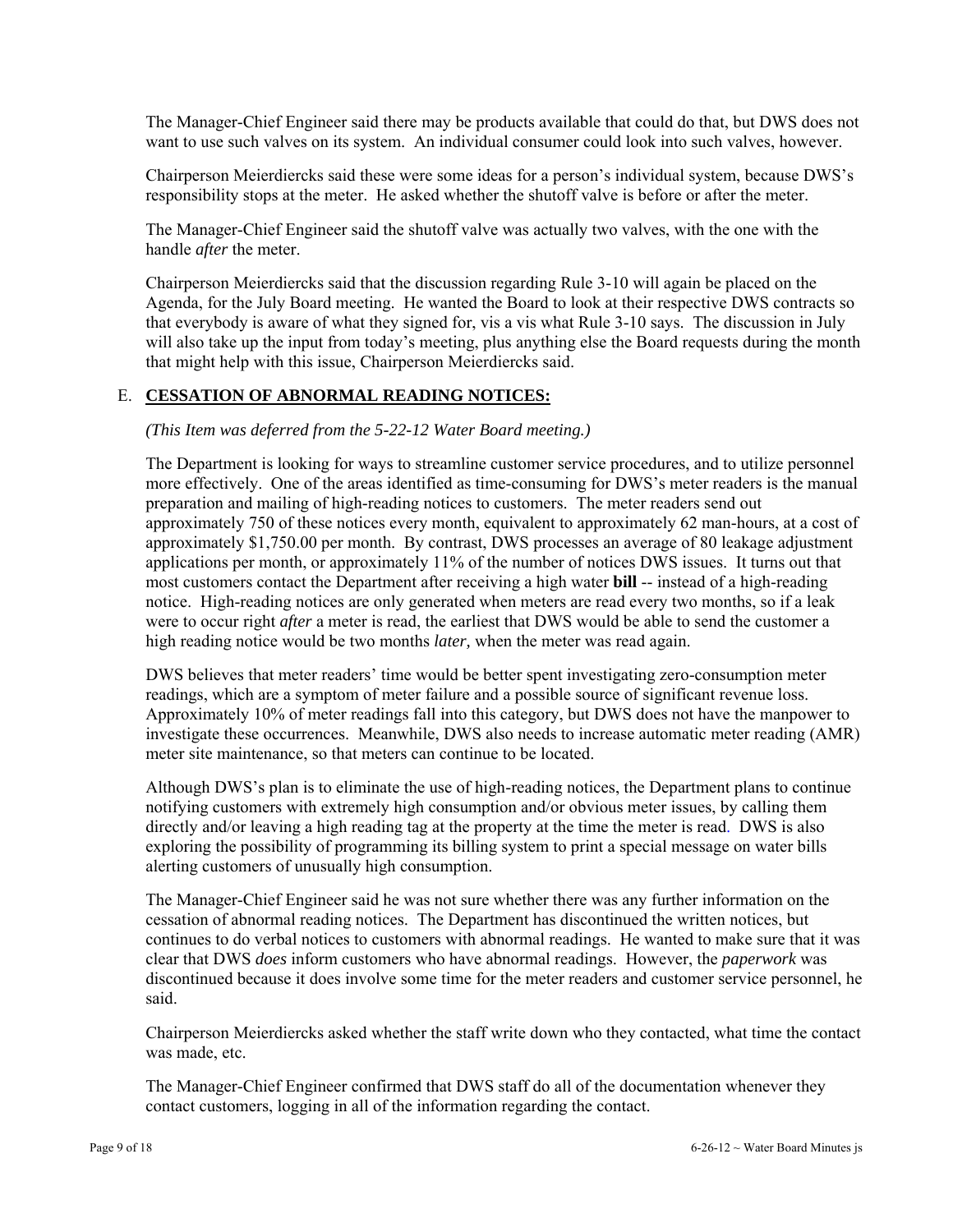Mr. Greenwell asked whether the cessation of written abnormal reading notices would necessitate a change to the Rules and Regulations.

The Manager-Chief Engineer said no, it would not necessitate a change in the Rules and Regulations.

# F. **AD HOC COMMITTEE TO ESTABLISH WATER BOARD'S 2012-13 GOALS FOR THE ADMINISTRATION:**

The Manager-Chief Engineer said he thought it would be good if the Board took action regarding the Strategic and Business Plans that DWS presented last month.

MOTION: Mr. Robinson moved to approve DWS's Action Plan (Strategic and Business Plans) for the next two years; seconded by Mr. Taniguchi.

Mr. Robinson asked about the Department's 20-year Water Master Plan.

The Manager-Chief Engineer said the water master plan was drawn up by a consultant and approved several years ago. He said the Department should do a presentation of the plan for the Board. The Department's intention is to come back to the Board with updates on projects; the plan is a work-inprogress, with updates for the Board slated for the next fiscal year.

Chairperson Meierdiercks said that this might be done as a quarterly report.

The Manager-Chief Engineer said yes, it could be, or whenever there is a major change or something is happening.

Chairperson Meierdiercks said within that time period, the Department will have established whether it has met its goals or not.

Ms. Lee Loy said that the Department's Strategic Plan really helped the Ad Hoc Committee draw up the Evaluation Form. The Strategic Plan set out the Goals and Objectives; they were measurables which helped the Ad Hoc Committee do the Evaluation Form. Ms. Lee Loy encouraged the Board to approve the Strategic Plan.

ACTION: Motion carried unanimously by voice vote.

## G. **DISCUSSION OF DRAFT FY2013 EVALUATION FORM:**

Mr. Perry, noting that Ad Hoc Committee chairperson Mr. Kaneshiro was absent, said that the committee had added a DWS staff survey as a separate item because the committee thought that it was a missing tool. However, it would be up to the Board as to whether the Board wants to pursue the survey. The Committee at today's meeting distributed copies of their draft Evaluation Form, along with the staff survey. The Evaluation Form was based on the Department's one-year plan as well as the Legislative Auditor's Report, Mr. Perry said. Mr. Perry invited the Board to provide feedback.

Mr. Taniguchi asked that two items be added to the form: "Communication and Responsiveness to the Board," and "Percentage of Projects that Came in On- or Under-Budget, and On Time." Mr. Taniguchi said he thought those two things were important. He also commented that the item on the Evaluation Form that says, "Prepare Annual Budget," may need rewording because the Manager-Chief Engineer does not prepare the Budget himself. Instead, the Manager-Chief Engineer presents the Budget to the Board, after making sure it is prepared, is on time and is viable. Mr. Taniguchi noted that the item on the Evaluation Form that deals with Wastewater Division is a bit premature, because the Board has not yet approved the implementation of a plan (to do joint billing, etc.) There are many things that still need to be worked out regarding any future cooperation with Wastewater Division.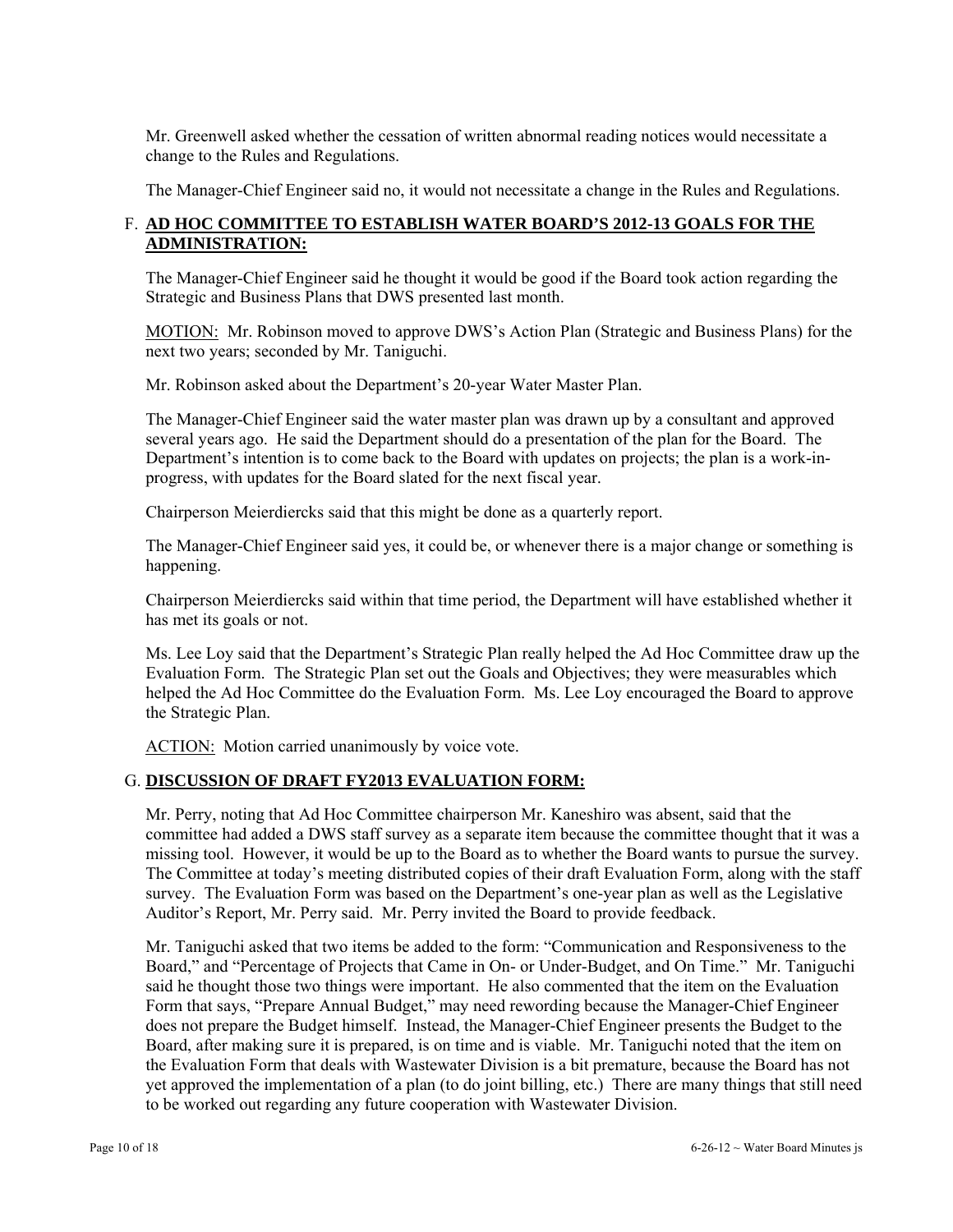The Manager-Chief Engineer said the Board had only given DWS the go-ahead to talk with Wastewater Division, but the Department will need to come back to the Board for any further action.

Mr. Perry said yes, the Ad Hoc Committee would modify the language on that item.

Mr. Robinson asked whether respondents to the staff survey would not identify themselves.

Ms. Garson said that she had a number of concerns with the staff survey. One of the concerns involves the definition of management. The staff survey includes division heads, branch heads and supervisors under this definition. Ms. Garson spoke with the County's Department of Human Resources, and the concern is that seeking staff feedback regarding the performance of lower management will require union consultation. Ms. Garson said she spoke with Ms. Lee Loy, who developed the staff survey, to clarify that the Board is evaluating the Manager and the Deputy. If the Ad Hoc Committee alters the survey to only deal with the Manager-Chief Engineer and the Deputy, the union issue will not arise. Therefore, the survey needs to be modified; the Board is not in a position to approve it today, Ms. Garson said. Ms. Garson recommended that the survey leave out lower management, and deal only with the Manager-Chief Engineer and the Deputy. Ms. Garson said the Committee needs to discuss again the anonymity issue, as well as a check-and-balance to ensure that the Board receives only one response per employee. There are certain checks-and-balances that would need to be put in place before implementing the survey, Ms. Garson said. She suggested that the survey be revised, along with whatever changes are made to the Evaluation Form as a result of the Board discussion.

Mr. Lindsey said he shared the same concerns regarding the staff survey, which he said is a snapshot in time. Mr. Lindsey gave the theoretical example of a staff survey at his company of his own performance, whose results would vary greatly depending on whether it was done *before or during* union negotiations. He said he was not exactly sure what kind of tool the Ad Hoc Committee intended the DWS staff survey to be. He asked whether this was intended just for feedback, and asked what the Board was really using it for.

Ms. Lee Loy explained that the Ad Hoc Committee felt it was important for the staff to have a voice through the evaluation process. She acknowledged that this staff survey was a draft; it probably should have been called a sample. She said that in the survey, the employee has to place value in their responses. She gave the example of a question such as "How important is morale?" She said that after speaking to Ms. Garson, Ms. Lee Loy completely understands some of the union implications that go along with the survey. Ms. Lee Loy said the issue of anonymity kept coming up in discussions with Human Resources. The question came up as to how to address staff concerns if the staff do not want to be identified. She said that the staff survey was meant to "give it a little bit more of a twist" than the traditional staff survey. Ms. Lee Loy said she wanted people coming forward with their concerns, and to identify themselves to the people to whom they are expressing concerns. She said this might be a great baby step for the Board to evaluate the Manager and the Deputy. Ms. Lee Loy said she was really enjoying the discussion that the staff survey has brought up.

Mr. Perry said he wanted to recognize Ms. Wanda Kapahu of Human Resources, who assisted greatly in the committee's discussions.

Mr. Robinson said Ms. Garson had taken the words right out of his mouth regarding concerns about anonymity in the staff survey. Mr. Robinson said he had served 10 years on the Civil Service Commission (which later became the Merit Appeals Board). The commission on two occasions did a staff survey about the then-Director of Human Resources, and because the survey was anonymous, people just slaughtered the Director, Mr. Robinson said.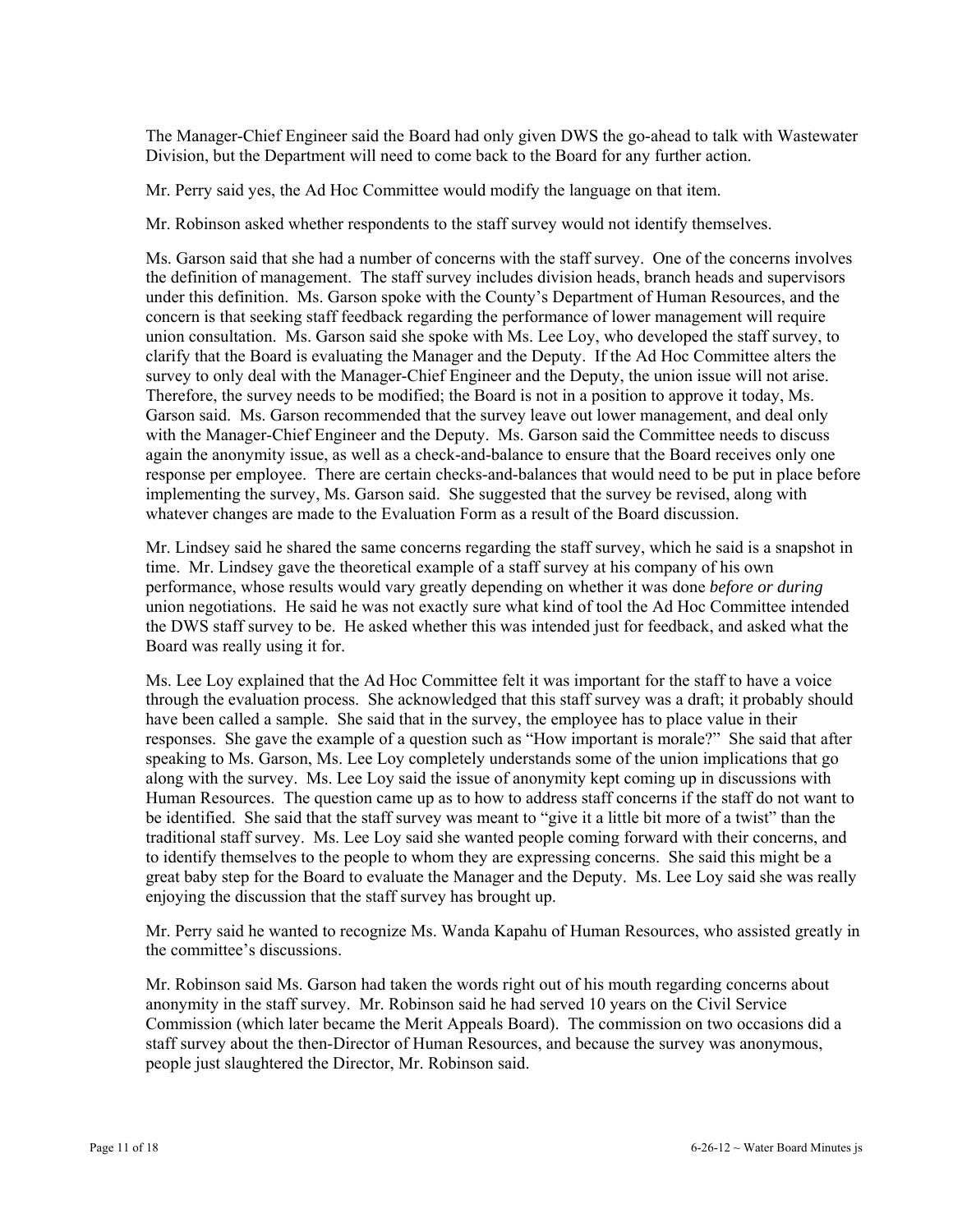Ms. Lee Loy agreed that Ms. Kapahu provided a lot of insight on how to navigate the process of getting feedback.

The Manager-Chief Engineer noted that DWS has a locked suggestion box that employees are encouraged to use. The administration has also instituted an open door policy, so that employees can always walk in or call management. Some of the suggestions in the box are written anonymously, but anonymous or not, some suggestions can be implemented, so that morale can be improved through management's responses. The aim is to make improvements, the Manager-Chief Engineer said. He said employees can read in the newsletter that certain things were brought up, and what will be done about them.

Chairperson Meierdiercks asked if management researches and responds to the suggestions in the box.

The Manager-Chief Engineer confirmed this.

Chairperson Meierdiercks asked whether anonymous suggestions are considered, rather than just tossed.

The Manager-Chief Engineer said the anonymity does not mean that the suggestions are tossed. If the suggestion is something that can help DWS employees in general, management will respond.

Chairperson Meierdiercks said this Item is just for discussion today, and the Board is not ready to take any action on the Item yet.

Ms. Lee Loy said that the Committee would take the suggestions that were made by Mr. Taniguchi and Mr. Lindsey, and would take any other direction on items to add or even delete. With today's input, the Committee will go back and massage the forms, she said.

## H. **ENERGY MANAGEMENT ANALYST UPDATE:**

Ms. Myhre reported that the County's Energy Sustainability Plan, prepared by the Kohala Center, has been released to the Mayor's Energy Advisory Commission for feedback.

Ms. Myhre reported that next week, she and Mr. Clyde Young of Operations would be attending a tabletop exercise on Oahu sponsored by State Civil Defense on an Emergency Response Plan to deal with energy emergencies or disruptions.

DWS has installed GPS units on 15 vehicles at the Waimea Baseyard earlier this month, and lots of data is coming in. One of the reports involves a three-minute idling report, that looks at the number of times that the staff let their vehicles sit for three minutes or longer with the engine idling. Ms. Myhre has been providing some feedback to their supervisor regarding commonsense tips on how to minimize idling time. The hope is that by minimizing idling, the fuel savings will actually pay for the monthly costs of having the GPS equipment in the vehicles. Ms. Myhre said she would be looking at the idling data on a weekly basis, to summarize how much idling time above three minutes is being incurred. She noted that the GPS does not register idling times below three minutes. The Department's technical team will be looking at the data to see how DWS can better manage its vehicle fleet, she said.

Mr. Taniguchi asked what idling meant.

Ms. Myhre said it is when a car sits in "park" with the engine running.

Mr. Taniguchi asked if Ms. Myhre gets a report on that.

Ms. Myhre said yes, the purpose is to give feedback to staff, to heighten awareness that it makes sense to shut the engine off if the vehicle will be in park for longer than three minutes.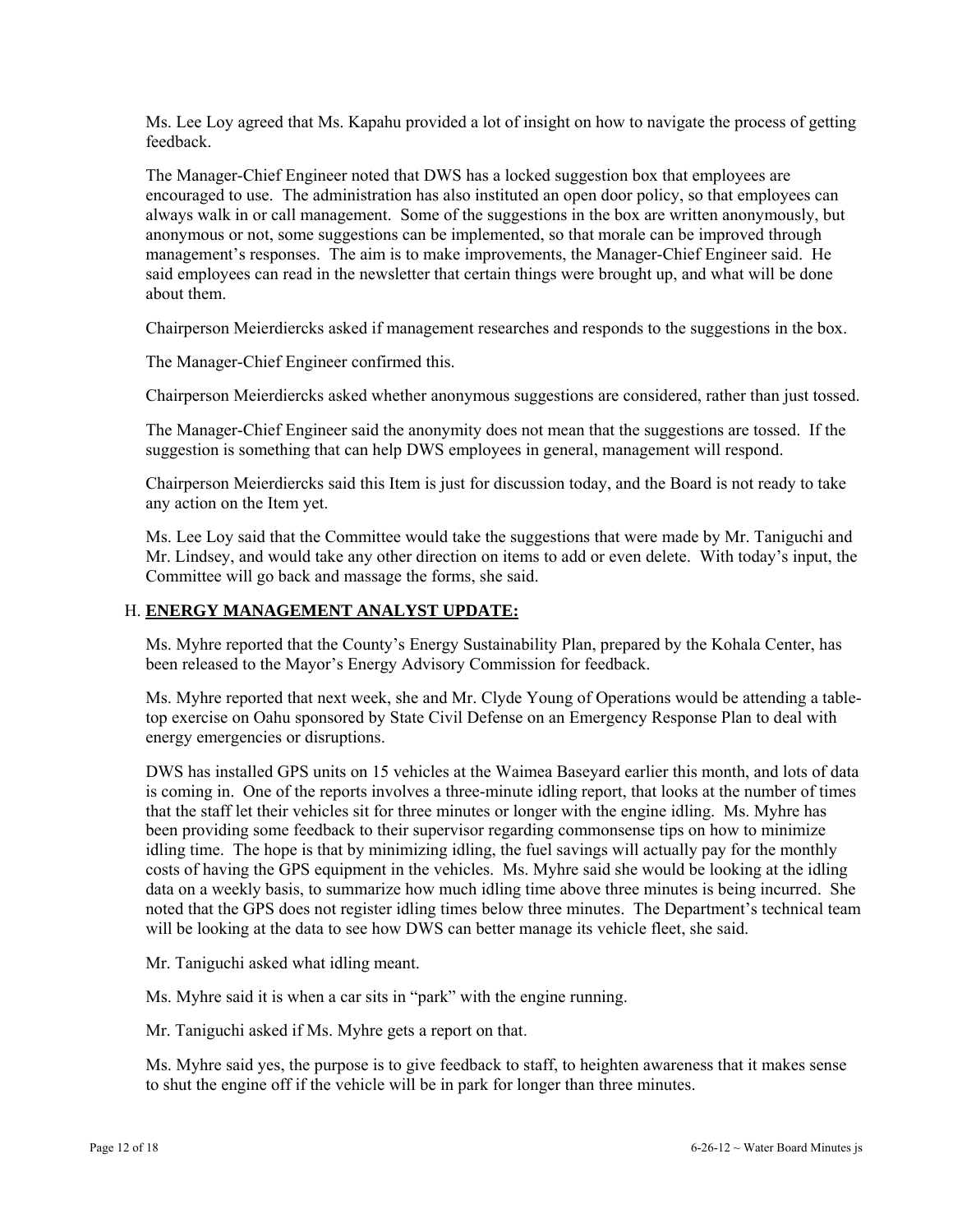Ms. Myhre provided a Power Point Presentation on the Lālāmilo Windfarm project.

The project has two main benefits. One is the site itself, which Ms. Myhre described as a great location for wind turbines to generate wind energy. It also has great potential, because DWS is looking to get a 50-year lease from the State. If DWS does a 20-year project, DWS could do another 20-year project after that. Therefore, DWS stands to get a lot out of that 50-year lease. The second benefit is that DWS stands to get a cost savings on the electricity costs, to pass on to DWS's customers.

Ms. Myhre showed a map of the 80-acre site, with Kawaihae to the north, Puakō to the west, Waimea to the east and Waikoloa Village to the south. The map showed the Lālāmilo wells to the north and the Parker wells to the south. The site once housed the old windfarm, and the map showed the interconnect with HELCO, dating back to the old windfarm. In the north is an existing power line that is a duplicate system from the HELCO line, so the original windfarm had a power line strung to DWS's Lālāmilo wells. The new windfarm project will need to string a new power line down to the Parker wells in the south. Ultimately, all of the upland reservoirs closer to Waimea and Kawaihae, along with the water tanks along the Parker/Lālāmilo system, will be controlled electronically by the SCADA system.

The Request for Proposal (RFP) includes having a third-party windfarm company come in and install the SCADA system that will allow DWS to control all of the wells and reservoirs in the area, which will maximize the electricity coming from the windfarm. The reservoirs comprise a total of about 7 million gallons, among six or so reservoirs, Ms. Myhre said.

Mr. Robinson asked where the water will go.

The Manager-Chief Engineer said that the water will go to the resort areas, including the Mauna Lani and the Mauna Kea, as well as Puakō and Kawaihae.

Ms. Myhre noted that it will not go to the Waikoloa Beach area, which has its own water system, nor will it go to Waimea.

Turning to the Request for Proposal (RFP) itself, Ms. Myhre explained that the Power Purchase Agreement (PPA) piece of the RFP is where the Board will get involved. It is a written agreement between DWS and the third-party provider of the wind energy. DWS plans to "short list" the contractors, with a questionnaire that shows the contractors' qualifications. She said if say, 12 contractors apply for this project, DWS wants to reduce the number on the short list to three or four contractors.

Ms. Myhre noted that HELCO has told DWS that at this time, HELCO cannot accept additional intermittent wind power on its grid; HELCO already has more wind power than it can use from the South Point and Hāwī area windfarms. Therefore, HELCO is not in a position to purchase more intermittent wind power from this DWS project, at least not currently. A pro forma PPA is provided within the RFP, to let bidders know what DWS wants in that contract.

Ms. Myhre gave some background for newer Board members, saying that when DWS got the master lease with the State for this property, that master lease was actually an "approval-in-concept" of that lease. DWS does not actually have a lease yet, but that "approval-in-concept" says that when DWS does secure a PPA with the third-party windfarm company, then DWS can go back to the State and get a formal lease. After that, DWS will need to do a sub-lease to the windfarm company, and the Board will approve that lease agreement, Ms. Myhre said.

Mr. Taniguchi, referring to a presentation several months ago, noted that DWS would be purchasing power from a third-party company that was doing the windfarm. DWS would buy the power at a lower rate, but Mr. Taniguchi wondered what was in it for the windfarm company.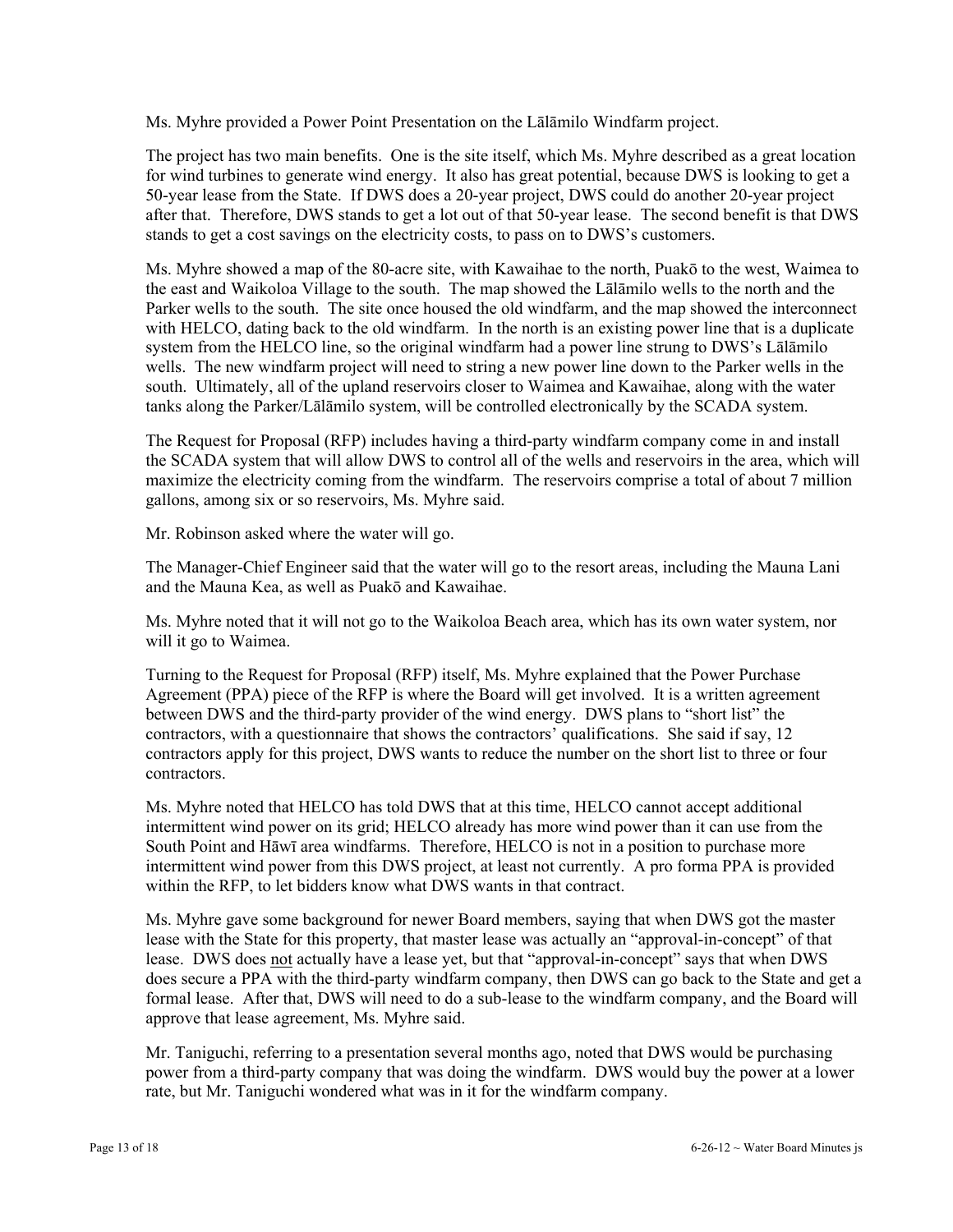Ms. Myhre said that presentation by National Renewable Energy Lab (NREL) said a third-party company could come in and provide about one-half of the DWS's power needs, and make a profit. Since that presentation, HELCO has told DWS that HELCO would not be taking any wind power from DWS, so DWS will only contract with the third party if DWS can get a better rate from the third party than DWS would get from HELCO. Therefore, the third party will need to show DWS what they plan to charge for wind power, before DWS ever contracts with the third party.

Mr. Taniguchi asked what was in it for the third party. He asked whether it would pencil out for the third party.

Ms. Myhre said yes, at the time the preliminary report was prepared by NREL, it appeared that the economics would pencil out for the third party to supply about 50 percent of DWS's energy needs.

Mr. Taniguchi asked what the third party would do with the other 50 percent.

Ms. Myhre said no, the third party will only generate enough electricity for DWS; the third party will not generate excess electricity.

Mr. Taniguchi asked if this was because the third party could not sell the excess to anybody else.

Ms. Myhre said yes, but that scenario could change at some point in the future. Being on this big site, the third party could add more wind turbines in the future when HELCO was buying wind power, or the State could change its current rule that bars DWS from "wheeling" power to its other facilities.

Mr. Taniguchi said he thought that would be more beneficial to DWS and its customers.

Ms. Myhre said the third party could generate electricity for a lower rate than what they can sell it to DWS for; for example, the third party could generate power for 13 cents (per kilowatt-hour) and sell the power to DWS for 20 cents. The third party would make 7 cents, and that is how the third party makes money, she said.

Mr. Robinson asked whether with this approval-in-concept there would be a separate sub-divided parcel.

The Manager-Chief Engineer said it was a separate parcel, with a separate tax map key.

Ms. Myhre said yes, the parcel is about 80 acres.

Mr. Robinson noted that with an approval-in-concept, there will be virtually no change in the formal lease when the time comes.

Ms. Myhre said yes, that is correct.

Mr. Robinson said that whenever the State issues a lease, the parties have to go through the deal points of the lease again (i.e., renegotiate the lease).

Ms. Myhre said DWS will have to go through that process again, but then, it will be a 50-year lease.

Mr. Robinson quipped that he had been through that process himself; he warned that the State will torture DWS over the lease agreement. On a different subject, Mr. Robinson said that he had recently seen an impressive solar facility on Lāna'i that generates 30 percent of the island's energy needs. MECO (the Maui electric utility) pays the facility 24 cents per kilowatt-hour for the electricity, he said. He asked if he understood correctly that HELCO will not buy the excess electricity generated by the third party in this case, and he asked if 50 percent of the electricity it generated would go to DWS. He asked if instead, HELCO is going to limit the third party to produce only 50 percent of DWS's needs.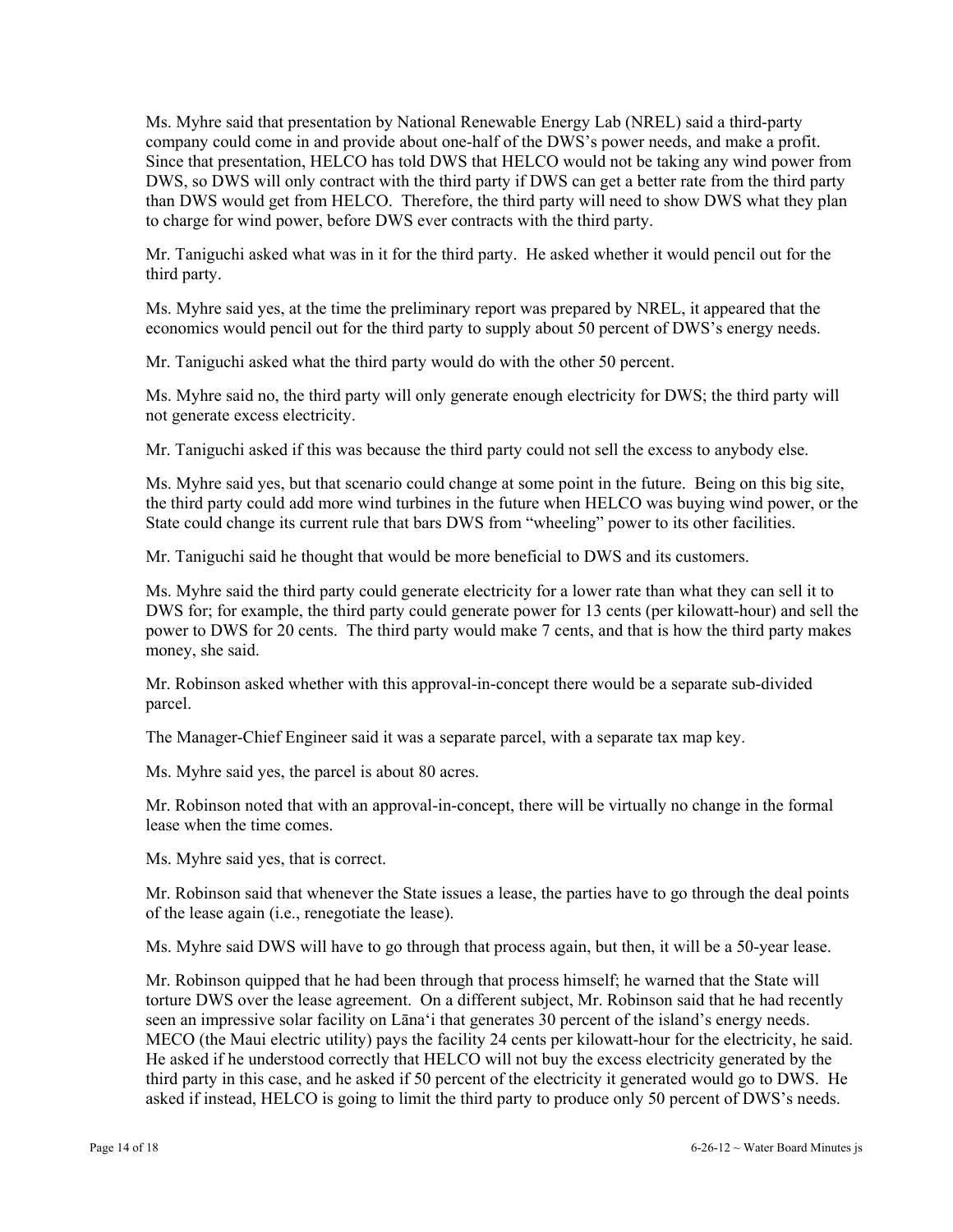Ms. Myhre said no, HELCO will not limit the third party. If the third party can figure out a way to supply 100 percent of DWS's energy needs, the third party would be free to do that. However, there are some technological limitations to doing that. The third party would need to provide storage (such as a battery), or need to add more reservoirs, because the demand for the water does not match the demand for electricity. If the third party added a couple of reservoirs, they could pump when the wind is blowing, and when the wind is not blowing, there would be enough water supply stored.

Mr. Robinson asked if this property could also have a solar energy component, in addition to the windfarm.

Ms. Myhre said this site is 80 acres, and DWS does not need the whole site for wind generation. Therefore, a company could come in with a proposal to do solar and wind. The only thing about this site is that it is so windy that solar panels might get sand-blasted.

Mr. Robinson said the same problem was there on Lāna'i, but the panels rotate to keep them out of that.

Ms. Myhre said that the RFP is open enough so that creative proposals could be considered. The bottom line is that DWS needs to have a lower rate on the power, a combined rate or aggregate rate, between adding what DWS will be buying from HELCO and what DWS will be buying from the third party. The total will have to be less than what DWS is buying from HELCO now. Otherwise, there would be no point in doing the project, she said.

Mr. Robinson asked when DWS expects to issue the RFP.

Ms. Myhre said that DWS management, technical staff and Corporation Counsel will go over the RFP one last time at a meeting this Friday. The hope is to issue the RFP in July. Ms. Myhre went through the process that comes after, including receiving and reviewing the proposals, selection of the thirdparty company, negotiating the PPA, getting the lease from the State, etc. There are a lot of gears turning at the same time, she said. Once the lease is obtained from the State, DWS will get one year's free rent. After the sub-lease is done and the agreement with the third party is signed, then construction can occur.

Mr. Taniguchi asked if the third party will do all of the infrastructure.

Ms. Myhre said yes, the third party will own, operate, maintain and construct the facility. DWS will negotiate the lease with the State Department of Land and Natural Resources (DLNR), and then DWS will sub-lease to the third party.

Ms. Lee Loy asked if all 80 acres will be used.

Ms. Myhre said no, DWS at this point does not need to use the entire 80 acres, and DWS will be asking the third party to minimize their footprint (i.e., the amount of space they need on that site). DWS is hoping that the third party will have fewer than 10 generators on the site, as opposed to the old windfarm, that had 120. She said that the sub-lease will be based on the building footprint that the third party comes up with.

Ms. Lee Loy asked if, for example, the building footprint was 20 acres, DWS would maintain the other 60 acres.

Ms. Myhre said yes, DWS would actually have the entire 80 acres, but would sub-lease 20 acres to the third party. There would have to be some kind of agreement whereby the third party would peacefully co-exist with whoever else is using the property.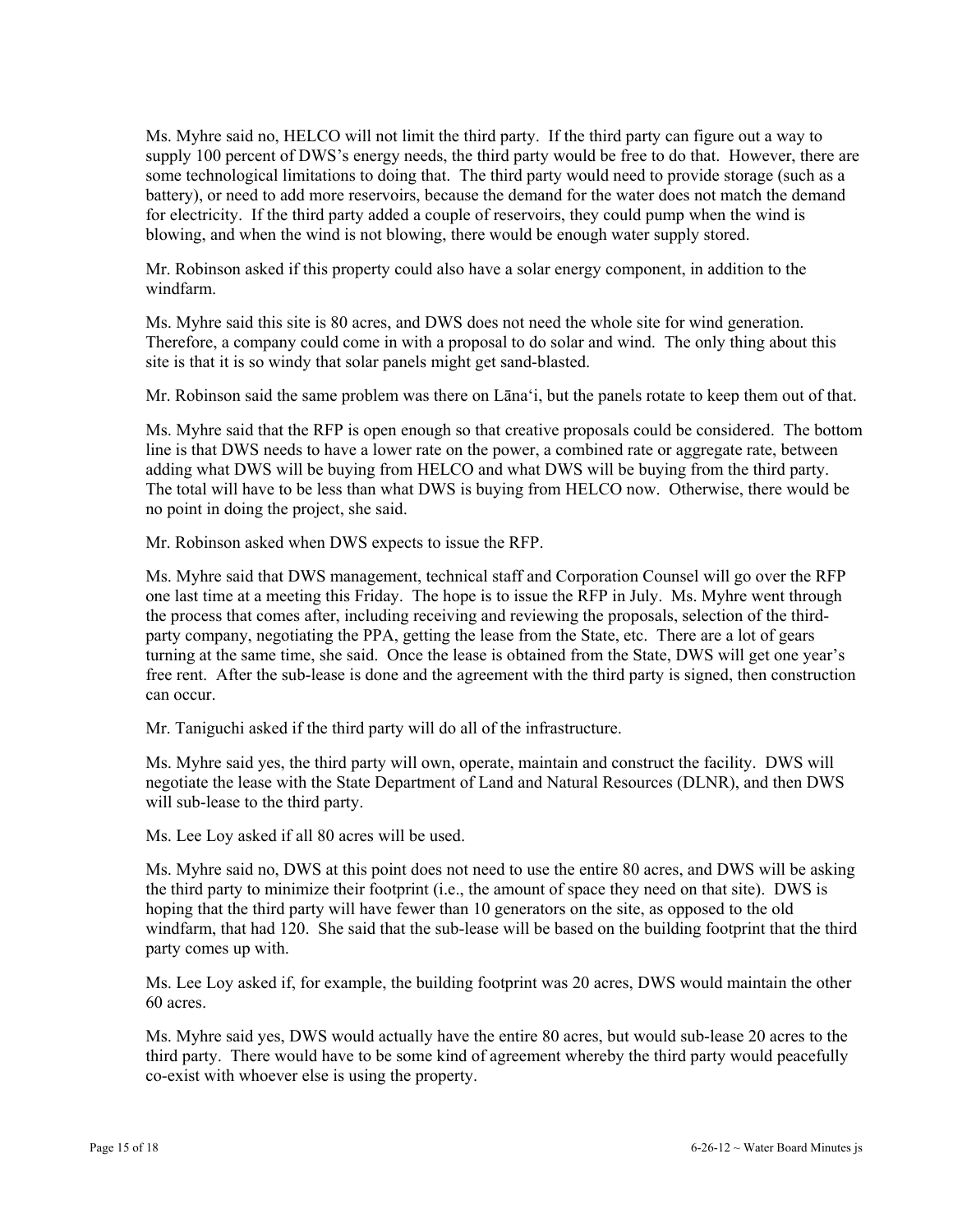Ms. Lee Loy asked whether after the master lease is obtained, DWS would have right-of-entry, and when the clock on the rent starts.

Ms. Myhre said the clock on the rent starts when DWS gets the master lease, which is subject to DWS's PPA with the third party. DWS already has a right-of-entry; it is a solid document.

Ms. Garson said the rent for the property does not start for a year after the lease is obtained.

Ms. Myhre said this project evolved as a partnership and with support of many agencies, including the Department of Energy's NREL, State Energy Office, and County of Hawai'i.

Mr. Perry asked about the possibility of wheeling with HELCO; he noted that it has been on the Public Utility Commission's books for 10 years or so.

Ms. Myhre said it is still on the books, and it is dormant but not dead. There may be an opportunity of doing that someday. It is very common on the Mainland to do wheeling, she said.

Mr. Uyeda asked what the State zoning classification for this land is.

Ms. Myhre said it was agricultural/grazing land, and the property is currently being used for grazing. She noted that windfarms and cattle are a compatible use.

### I. **MONTHLY PROGRESS REPORT**:

No discussion.

#### J. **REVIEW OF MONTHLY FINANCIAL STATEMENTS:**

Mr. Taniguchi asked about an entry under Restricted Investments, whereby \$2.7 million was moved from Merrill Lynch to Central Pacific Bank. He asked whether the money would still be under **Investments** 

Mr. Sumada said it was put under cash, in a checking account where DWS could get a higher rate of return. He confirmed that this was no longer restricted.

Mr. Taniguchi asked about the interest on long-term debt, whereby DWS wrote off the arbitrage.

Mr. Sumada said that DWS recorded a liability the prior year because of general bond funds that were on hand that were invested and had not been allocated to projects yet. Those funds were generating interest on the deposit, as well as creating an interest expense for the Department. DWS therefore needed to track that difference, to make sure that DWS was not making an interest rate profit. That calculation is made at year-end by the County Treasurer, to determine how much DWS potentially might have to pay the IRS if DWS does not spend the money in time, and the interest rates indicated that DWS was making too much money on the proceeds than had not been spent. Since that time, because interest rates were so low on the investment side combined with the elimination of unallocated proceeds, that differential and the liability to the IRS went away, Mr. Sumada said.

Mr. Taniguchi asked about \$160,000.000 in assets that DWS retired just before they fully depreciated.

Mr. Sumada said that involved well pumps, etc., breaking down and being written off before they fully depreciated.

Mr. Taniguchi asked whether the higher electricity bill for the Waiākea Office Plaza involved renovation work to prepare for the new tenants.

Mr. Sumada said no, that was just for DWS, not renovation work.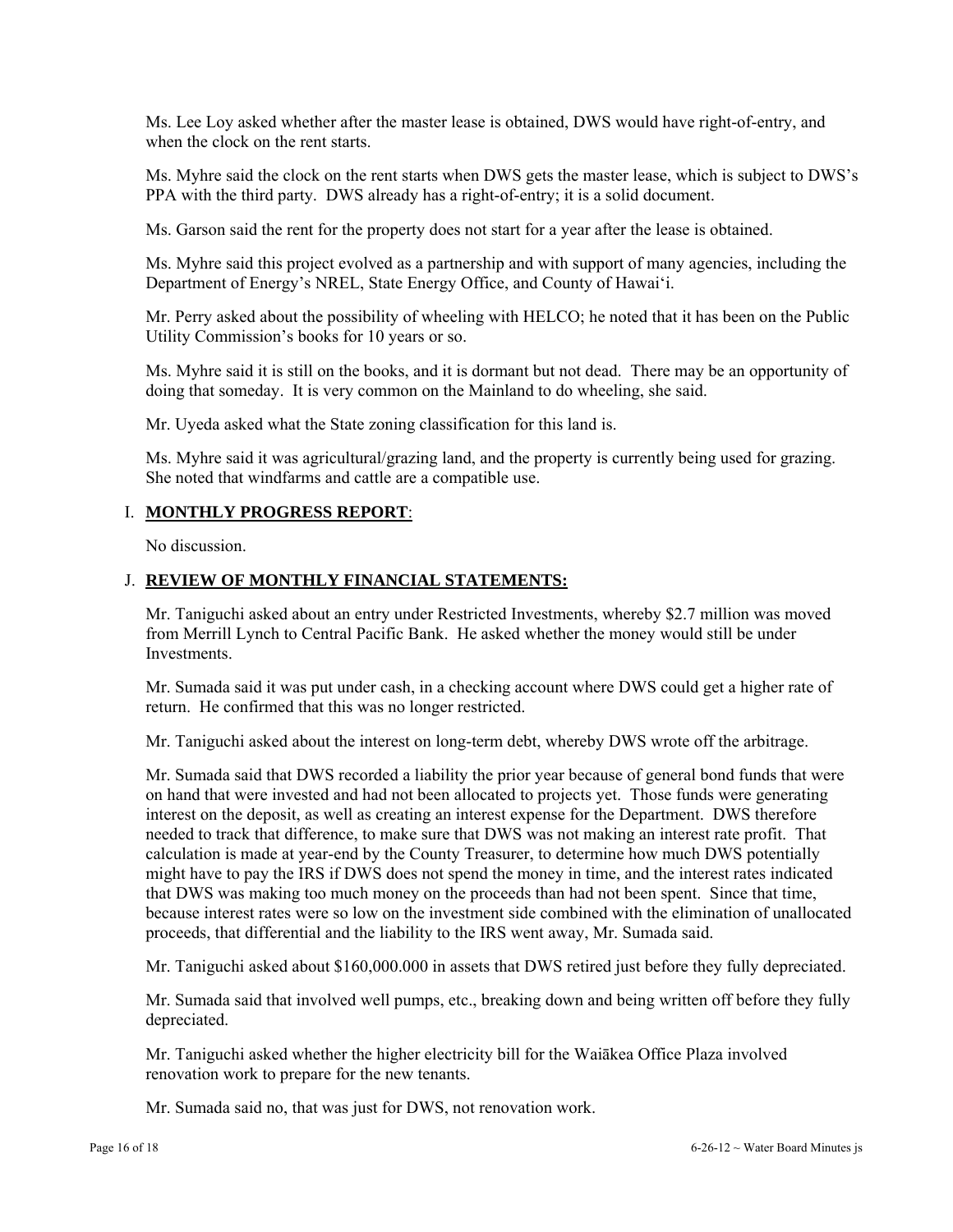Mr. Greenwell asked about the entry under Other Interest Charges, which rose 160 percent.

Mr. Sumada said that was for special payments made to several employees, on interest owed to them for FLSA overtime.

Mr. Robinson asked whether the Over-91 Aging Summary could be done to show a comparison monthto-month, or over the past six months, to see if there was any positive or negative movement on the Accounts Receivable Summary.

Mr. Sumada said that he would have to compile something; the Aging Summary is all that comes out of the billing system.

Mr. Robinson said that in that case, it would mean doing a separate report.

Mr. Sumada said it would.

### K. **MANAGER-CHIEF ENGINEER'S REPORT:**

The Manager-Chief Engineer provided an update on the following:

- 1) Palani Road Transmission Waterline Project DWS is drafting a letter to the contractor, informing them that they are way past due on the completion of the project. There is about \$100,000.00 in work that still needs to be done, and DWS has not seen progress on the project in the last few months, the Manager-Chief Engineer said. The notice of breach of contract letter will go out by the end of this week. After that letter goes, DWS will call on the bond so that DWS can complete the project.
- 2) Hawaiian Ocean View Estates Project DWS staff are running the pump to fill the tank, to purge the system to make sure everything is okay. Once final approval is given to the contractor, DWS can get final approval from the Department of Health – hopefully by the end of this week. DWS is planning a grand opening of the facility with the Mayor's Office and the community for July 5.
- 3) HELCO/Āhualoa update This project is done, and full HELCO power is slated to come on in the second week of July. The next phase of the project is ongoing, and the contractor has completed installation of the pipeline ahead of schedule. Once this waterline project is completed, DWS will be able to use the water from that source, which will supply Honoka'a.
- 4) Kawailani Tank update DWS has finally accepted the work to correct the sagging roof problem. Mr. Inaba is now working on a schedule to complete the project, including removal of the existing tank and some additional painting work. Completion will be in the next few weeks or months.
- 5) Pu'ukala/Kona Ocean View Properties Subdivision Improvement District Update DWS finally got the plans approved by the State. DWS is waiting to review the Use and Occupancy Agreement, which has not yet come in. Once that agreement is executed, DWS can get its permits. The next step after that will be to go back to County Council for approval to bid out the project.
- 6) Update on Delinquencies No report.
- 7) Strategic and Business Plans Update Approved earlier in the meeting.
- 8) Public Information and Education Specialist Update Ms. Aton asked Board members to let her know if they plan to attend the next Kona Roundtable on July 11. Mr. Don Thomas will be speaking about his research on Saddle Road, near Pōhakuloa. A community meeting regarding the Āhualoa/Honoka'a Transmission project was held, where the contractor reported that he was six months ahead of schedule. Ms. Aton will attend a meeting with a non-profit in South Kona tonight, after recent well failures in the area, and amid growing Council interest in developing new water sources in South Kona. Ms. Aton distributed hard copies of the newly-